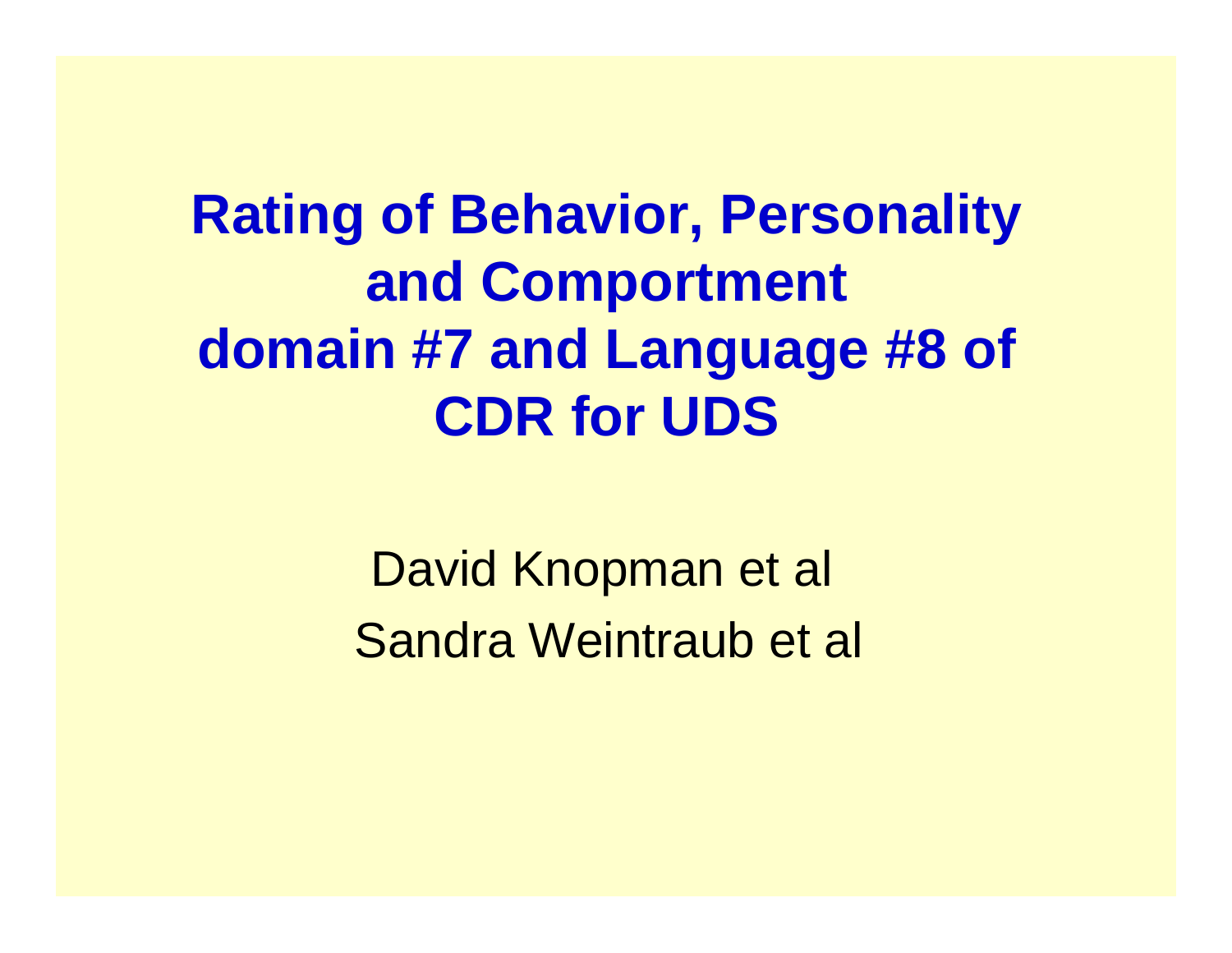### **Rationale for additional domains**

- While standard CDR is excellent for typical amnesic MCI and AD, it is less sensitive to:
	- Behavioral variant FTD
	- Progressive aphasias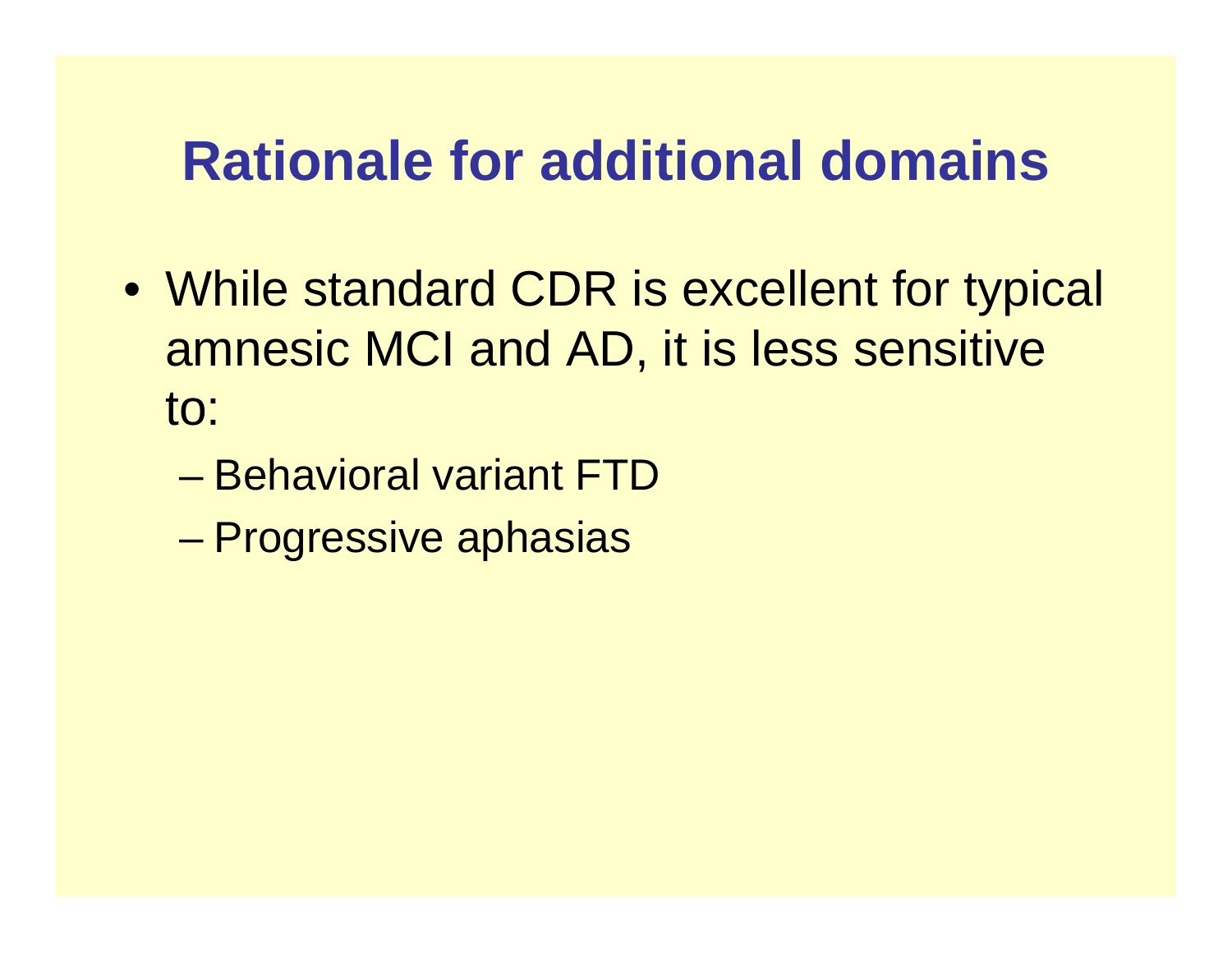## **How new domains add to informativeness of CDR**

- In NACC FTLD study baseline data
	- Among 18 bvFTD patients with standard CDR-SOB <4
		- 7 had BPC domain =1
		- 6 had BPC domain of >1
	- Among 20 PNFA patients with standard CDR- $SOB < 4$ 
		- 16 had Language > 1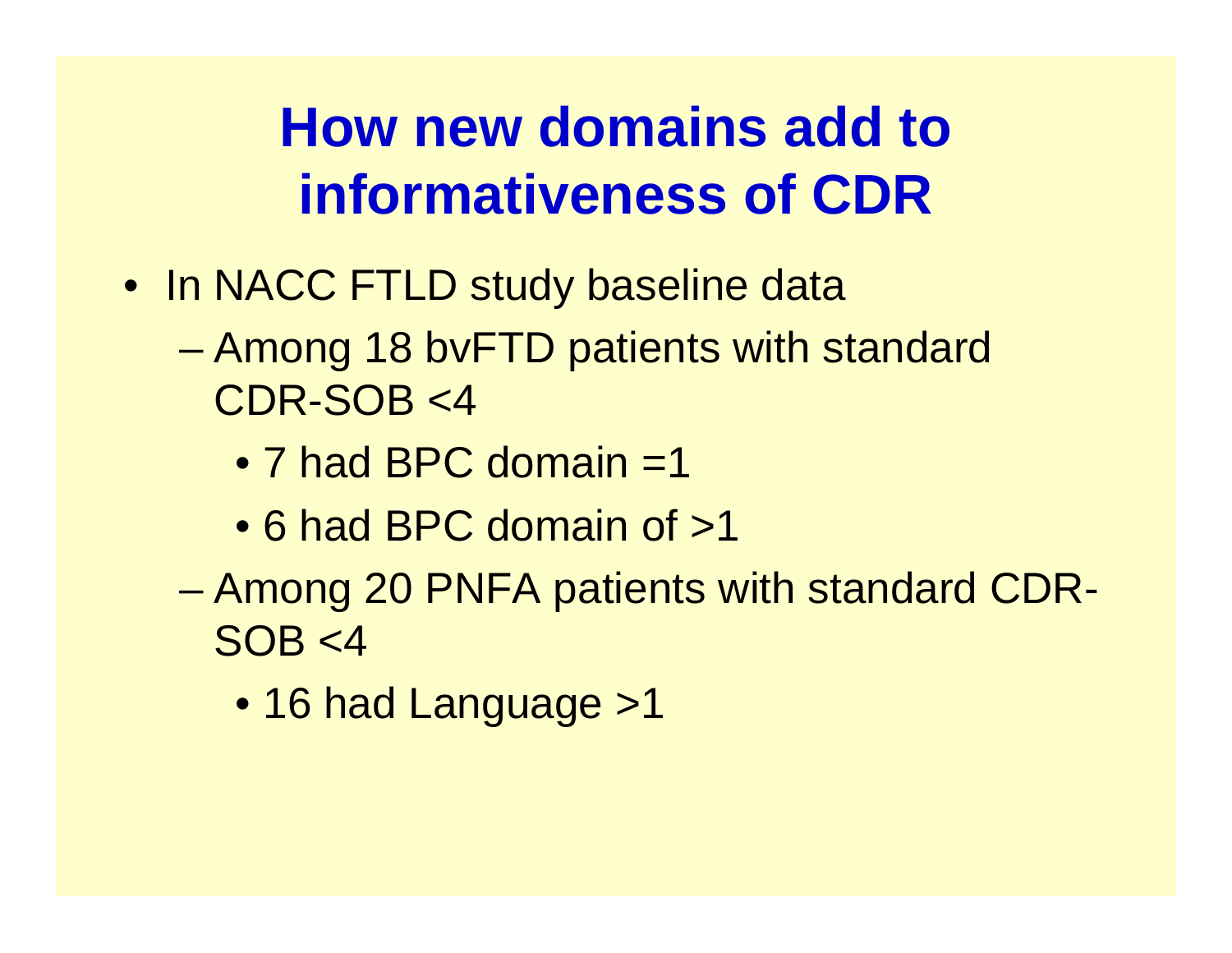# **Assessment of behavior, comportment and personality**

- Should be assessed by a skilled clinician, who is familiar with FTD
- Evaluation should include both interview of knowledgeable informant and interview of patients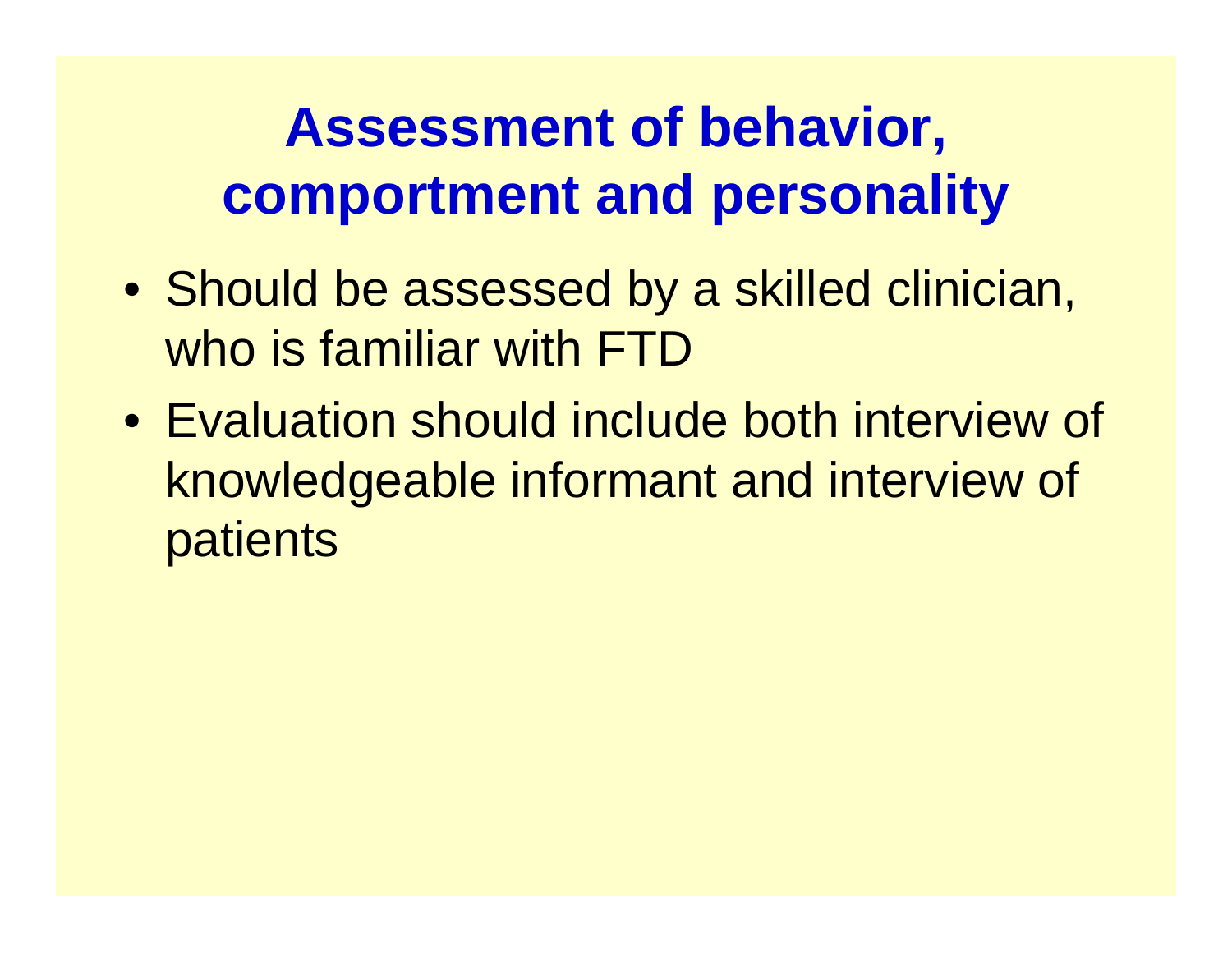### **Core features for diagnosis of bv-FTD & for CDR rating**

- Loss of insight
- Disinhibition
- Apathy
- Restlessness
- Emotional lability
- Easily distracted
- Reduced empathy
- Impulsivity
- Social withdrawal and disengagement
- Poor self-care
- Appetite disturbance or Hyperorality
	- Compulsive or stereotypic behaviors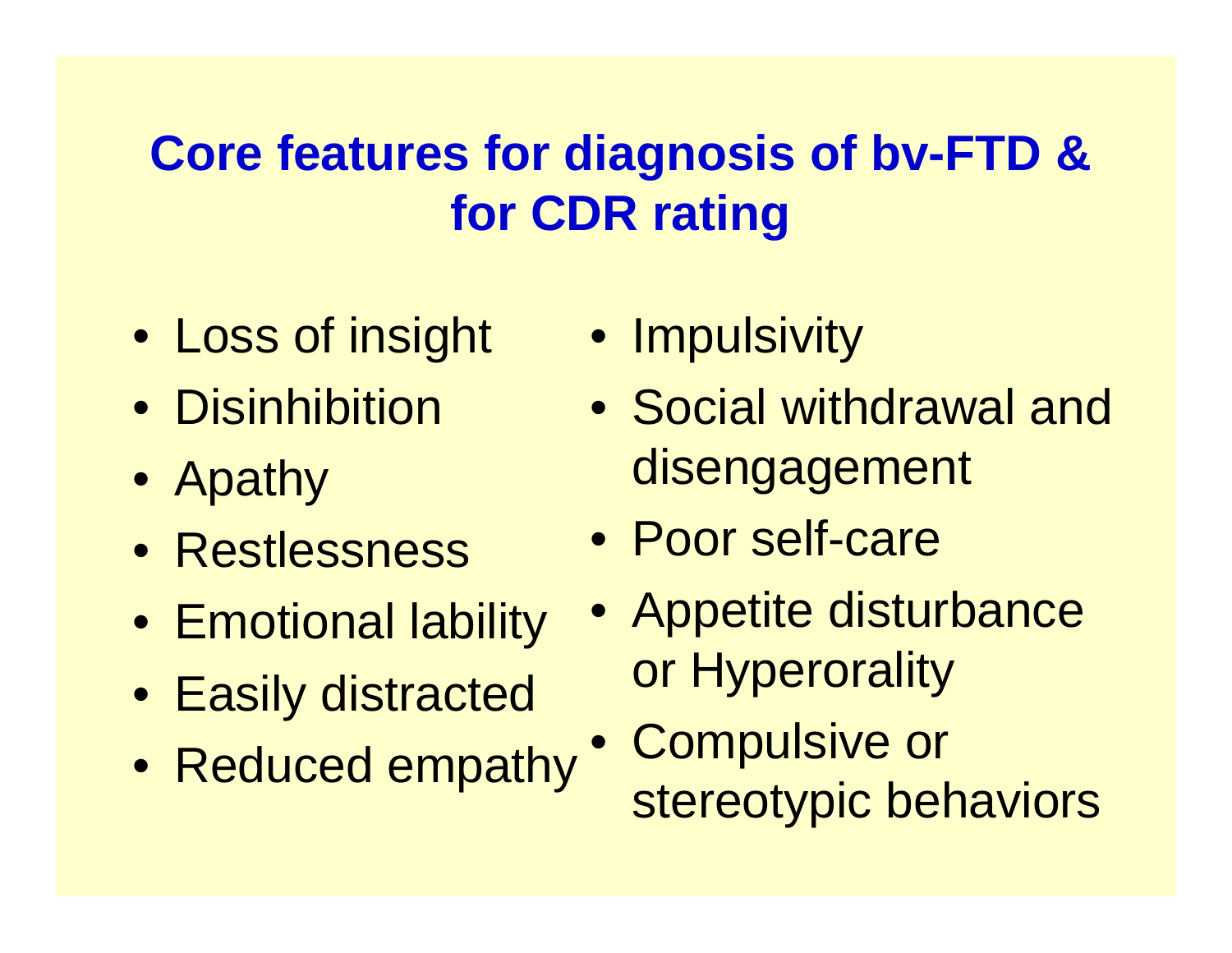#### **Rating Scheme for Domain of Behavior, Personality and Comportment**

|                  | Socially appropriate behavior                                                                                   |  |  |  |
|------------------|-----------------------------------------------------------------------------------------------------------------|--|--|--|
| 0.5              | Questionable changes in comportment,<br>empathy, appropriateness of actions                                     |  |  |  |
|                  | Mild but definite changes in behavior -<br>behaviors of commission or omission<br>(apathy)                      |  |  |  |
| $\boldsymbol{2}$ | Moderate behavioral changes, affecting<br>interpersonal relationships & interactions in<br>a significant manner |  |  |  |
| 3                | Severe behavioral changes making<br>interpersonal interactions all unidirectional                               |  |  |  |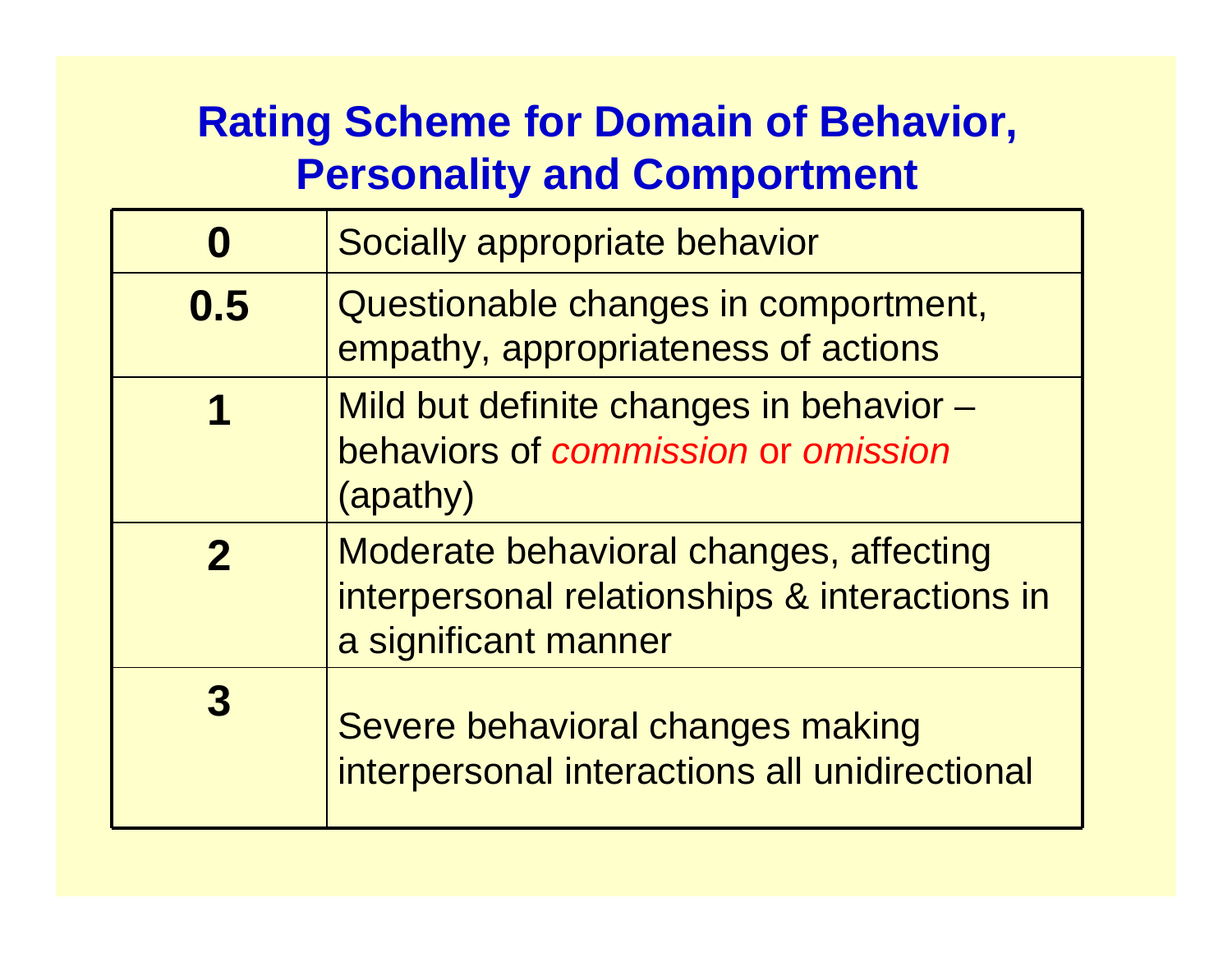# **CDR rating =1**

- Behavioral and personality changes occur regularly according to knowledgeable informant
- Behavior and comportment, while definitely abnormal some of the time, not pervasive.
- The patient may be socially appropriate at times.
- In casual, brief interactions with patient, the behavior changes might not be evident.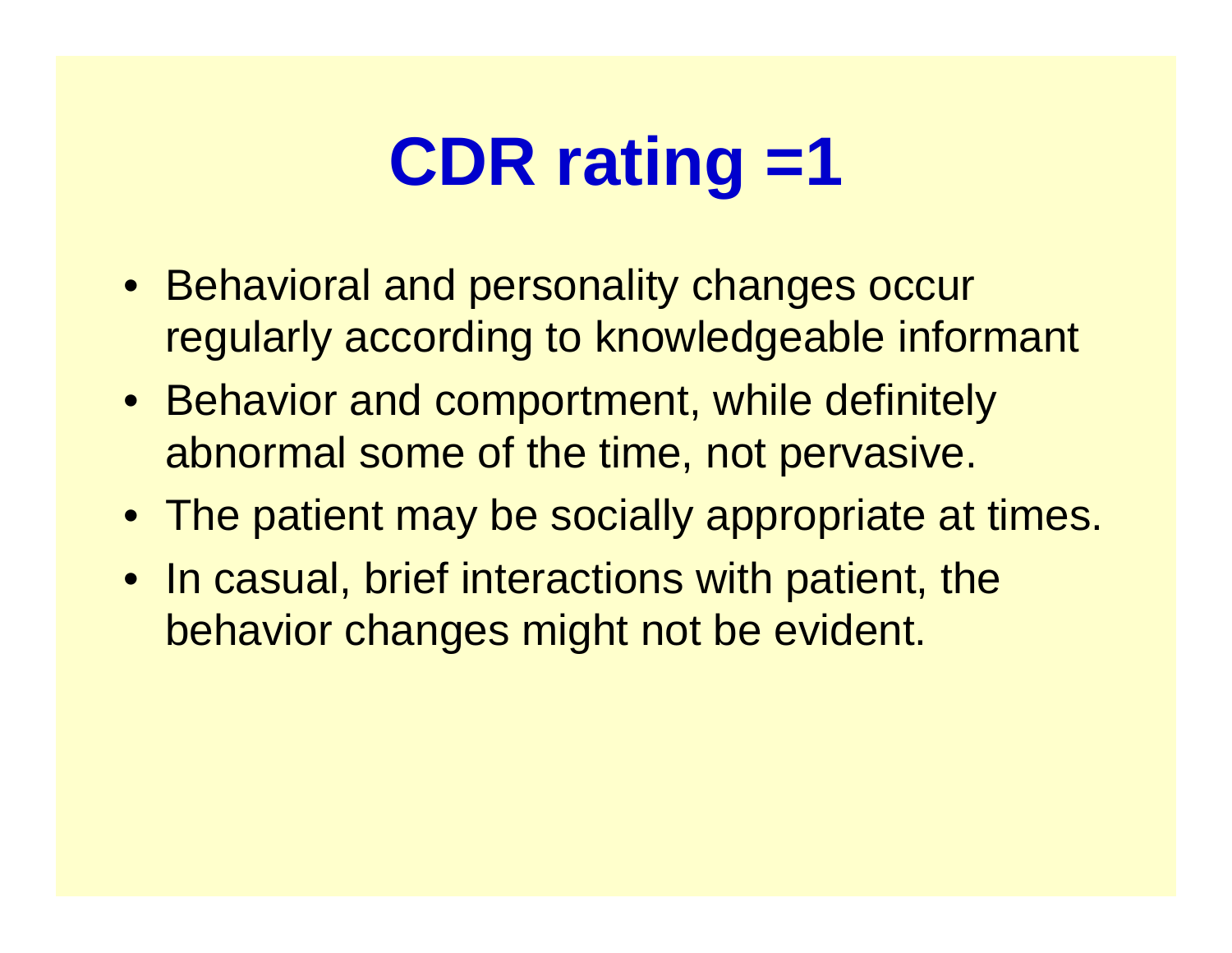### **Catalog of Aberrant Behaviors**

- lack of empathy for the feelings of others,
- loss of insight into how one's behavior is perceived by **others**
- impulsiveness (the tendency to act without regards to consequences),
- mental rigidity and inflexibility,
- loss of interest (apathy) in prior pastimes,
- loss of interest in and indifference to interpersonal relationships causing social withdrawal,
- easy distractability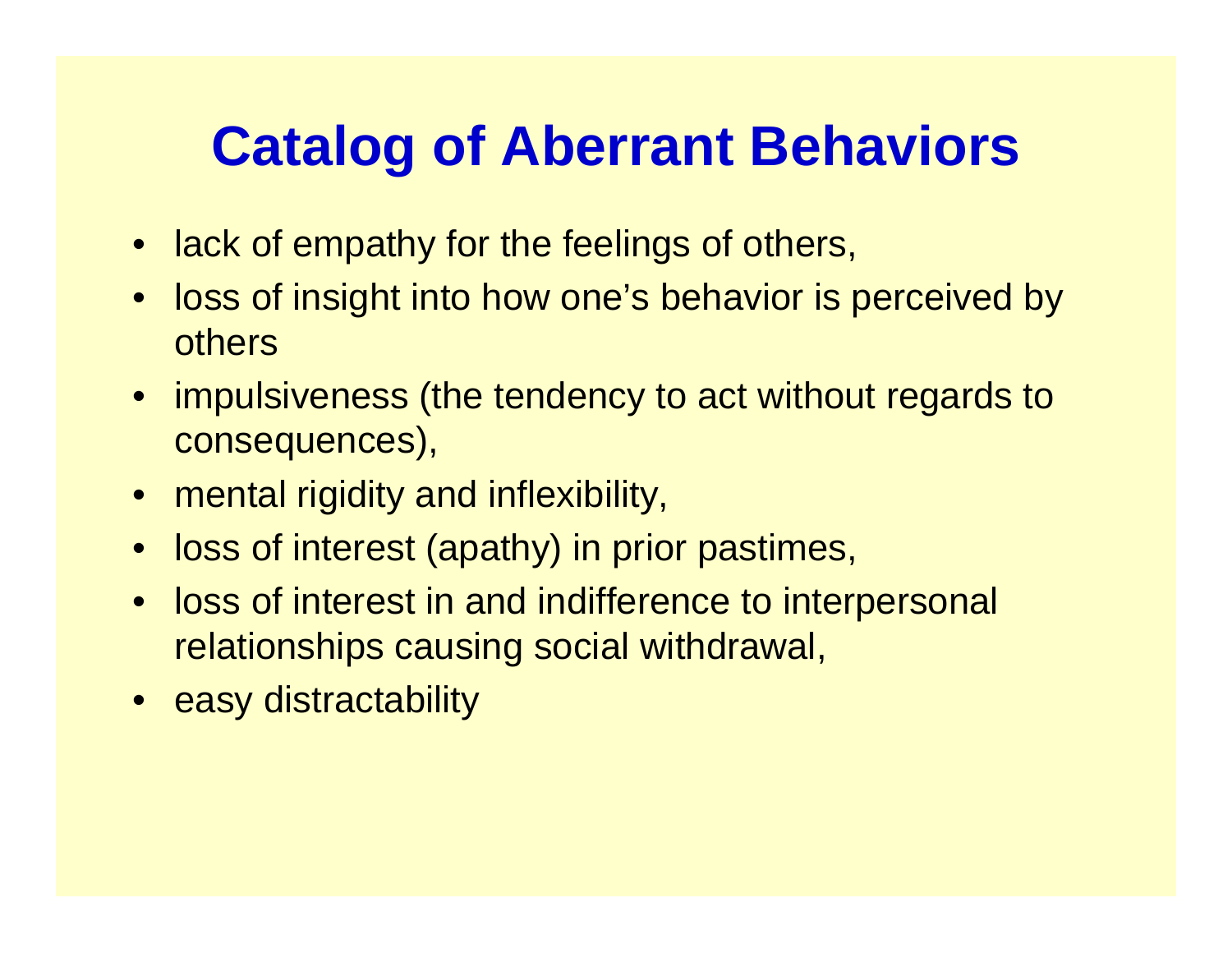### **Catalog of Aberrant Behaviors**

- emotional lability such that the patient switches from sadness to elation, or friendliness to hostility rapidly and without warning or provocation,
- laughing or other actions that are incongruent with situation,
- rude or socially inappropriate speaking to strangers,
- socially inappropriate touching of strangers,
- speaking in a caustic or unkind way to family or strangers,
- loss of modesty around family or strangers,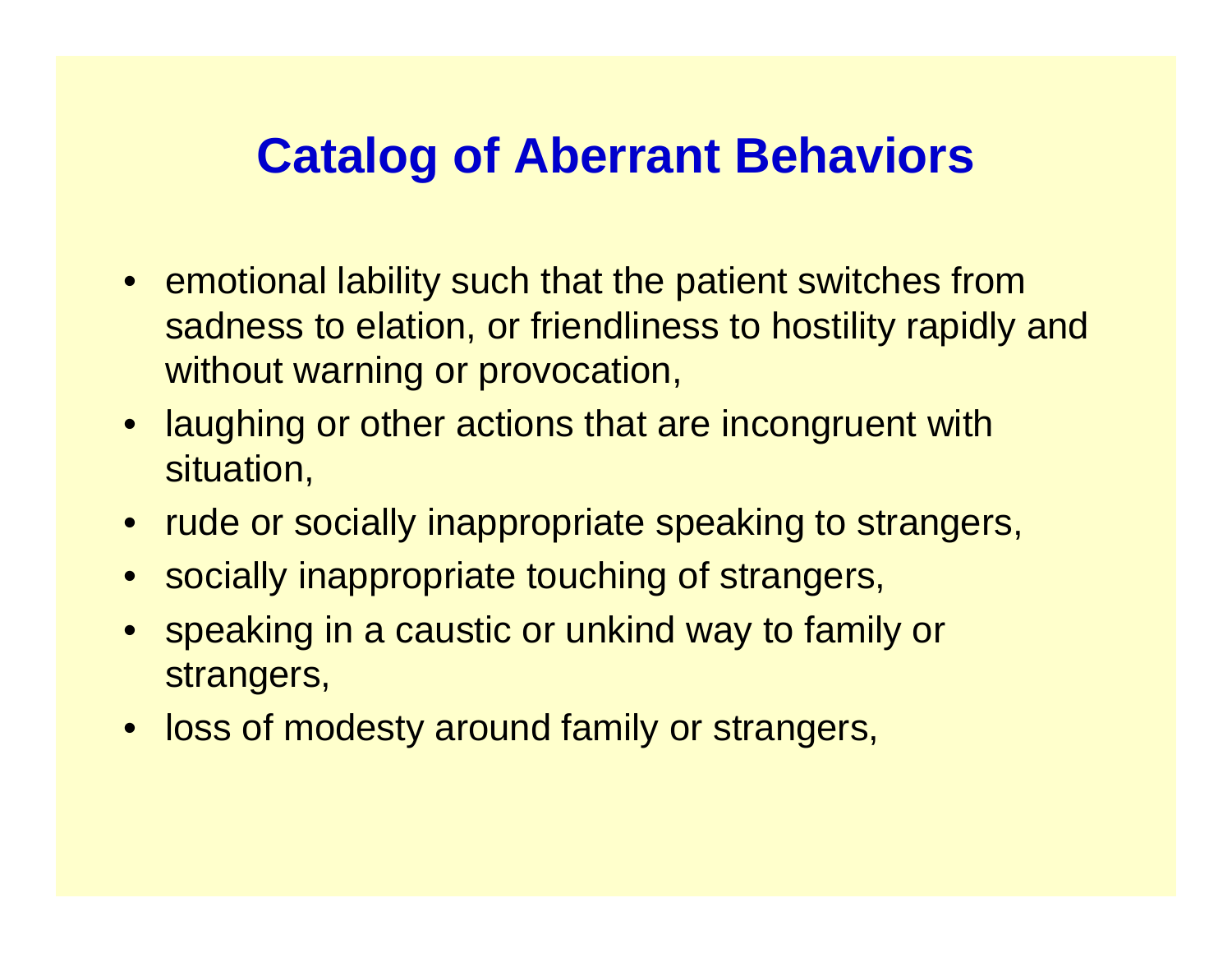#### **Catalog of Aberrant Behaviors**

- stimulus-bound behaviors and utterances such as commenting on the appearance of things or people without regard to the propriety of such comments,
- loss of interest in personal appearance and hygiene such that the patient appears in public in dirty or soiled clothing,
- failure to bathe with attendant body odor, and
- loss of table manners such as using one's hands to eat instead of utensils.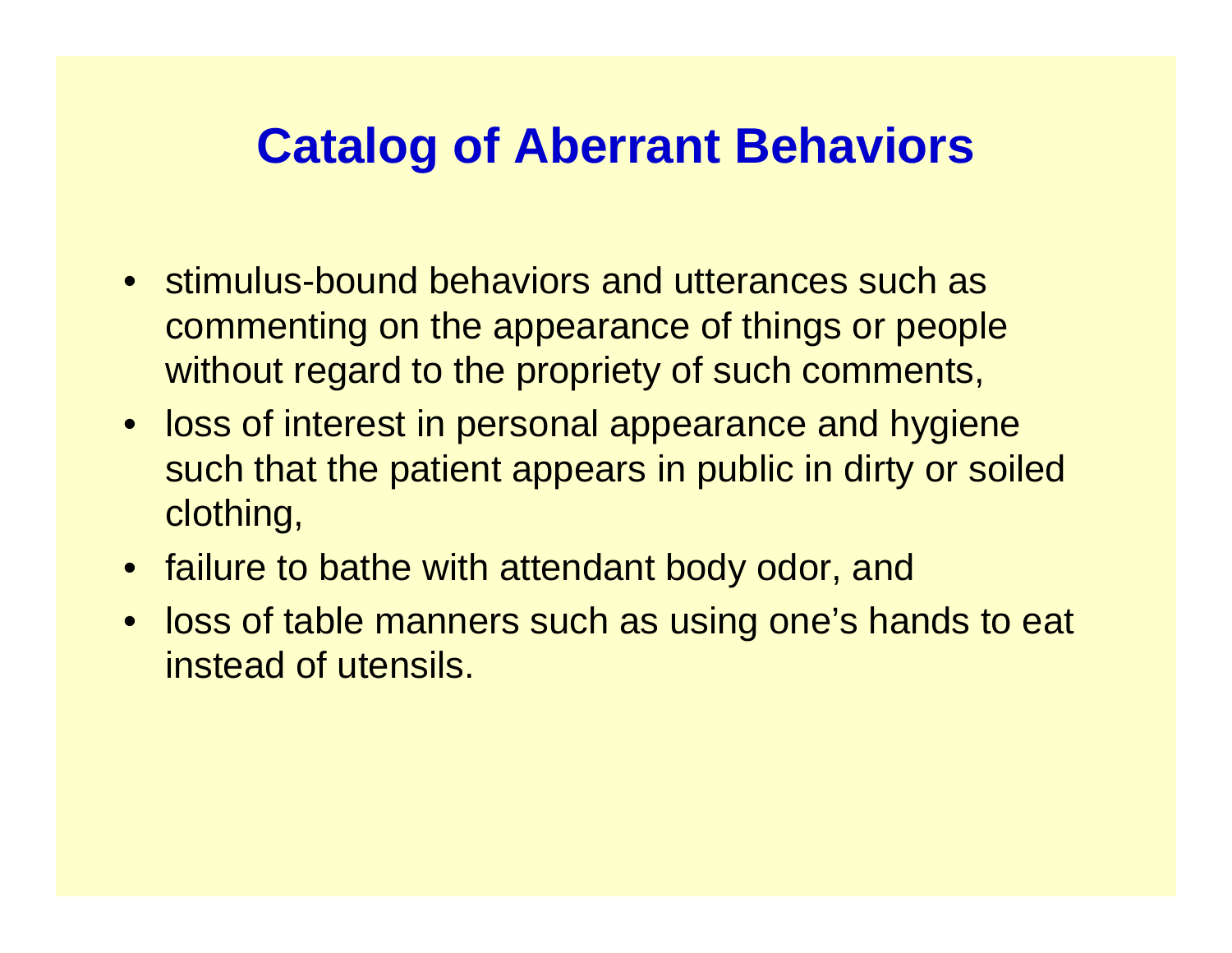#### **Rating Scheme for Language Domain**

|                      | <b>No Language Difficulty</b>                                                                                                                                                             |
|----------------------|-------------------------------------------------------------------------------------------------------------------------------------------------------------------------------------------|
| 0.5                  | Consistent mild word finding difficulties;<br>simplification of word choice; circumlocution;<br>decreased phrase length and/or mild<br>comprehension difficulties                         |
| $\blacktriangleleft$ | Moderate word finding difficulty in speech; cannot<br>name objects in environment; reduced phrase<br>length or agrammatic speech; or reduced<br>comprehension in conversation and reading |
| $\mathbf 2$          | Moderate to severe impairments in either speech or<br>comprehension; has difficulty communicating<br>thoughts; writing may be slightly more effective                                     |
|                      | Severe comprehension deficits; no intelligible<br>speech                                                                                                                                  |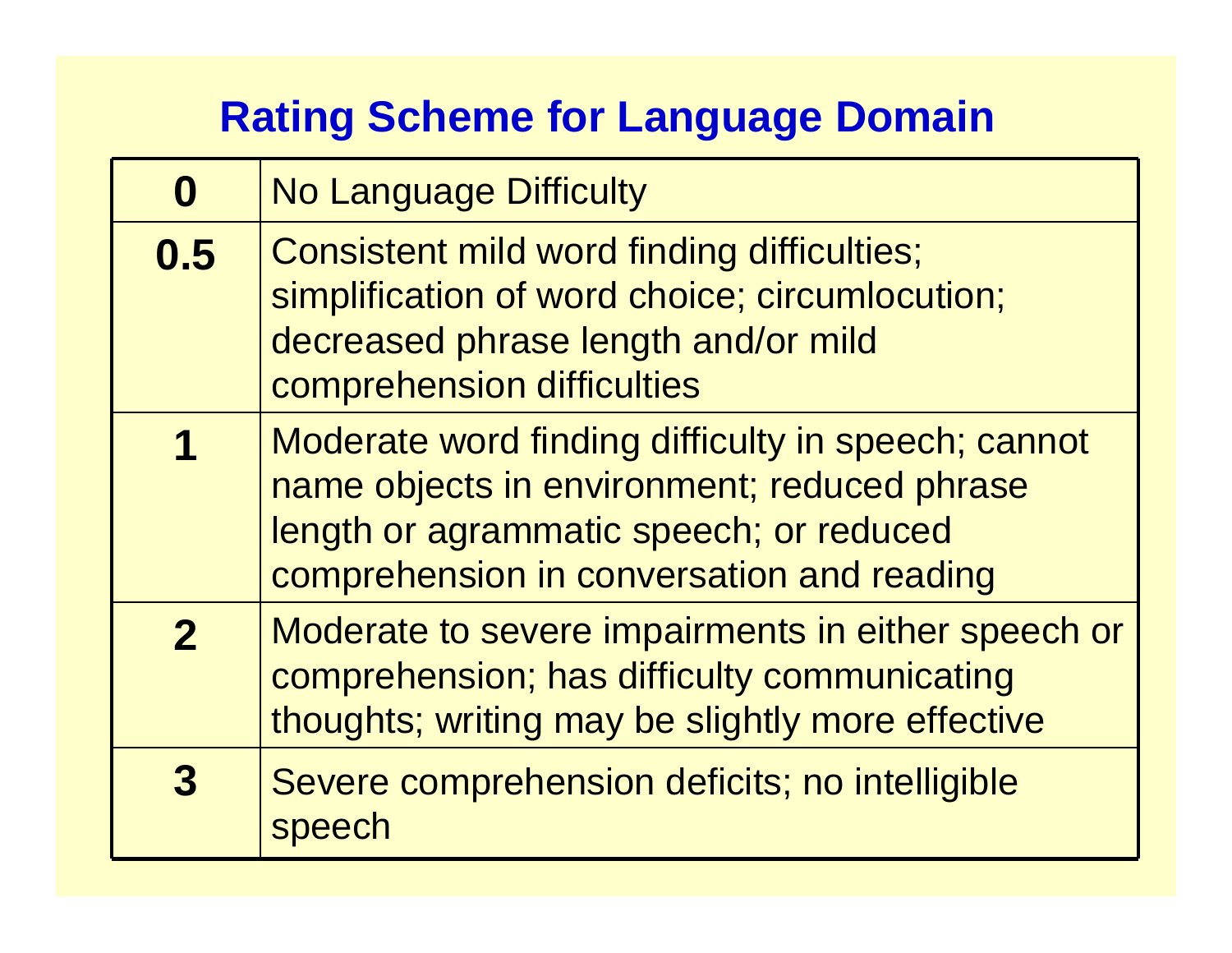## **Elements of Language domain assessment**

- Should be completed by physicians skilled in language assessment
- Components
	- Spontaneous speech
	- Auditory comprehension
	- Object naming
	- Reading
	- Writing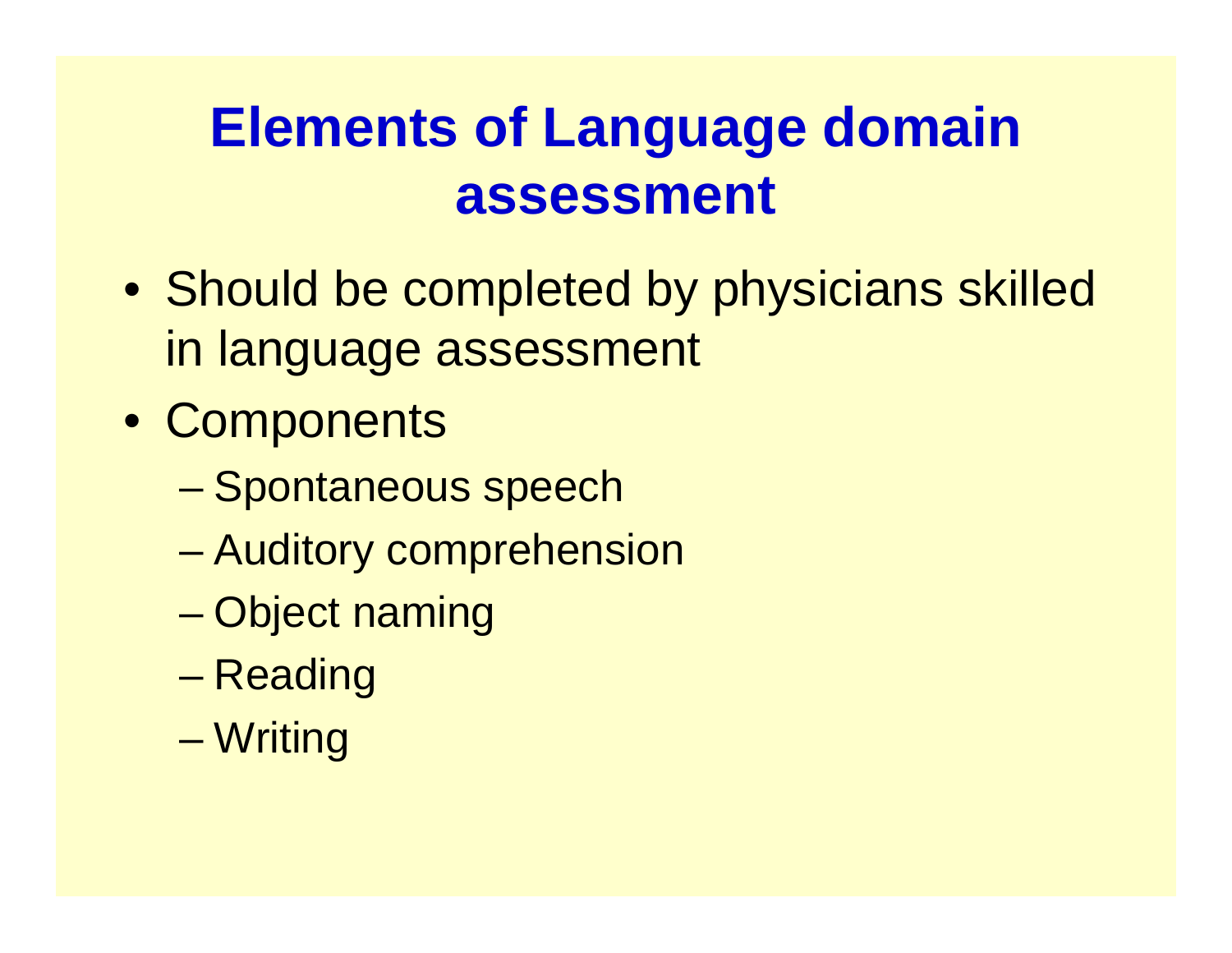### **Spontaneous Speech Evaluation**

- articulation and motor speech may or may not be language deficits
- Words per minute
- Phrase length
- Paraphasic errors
- Grammatical form and content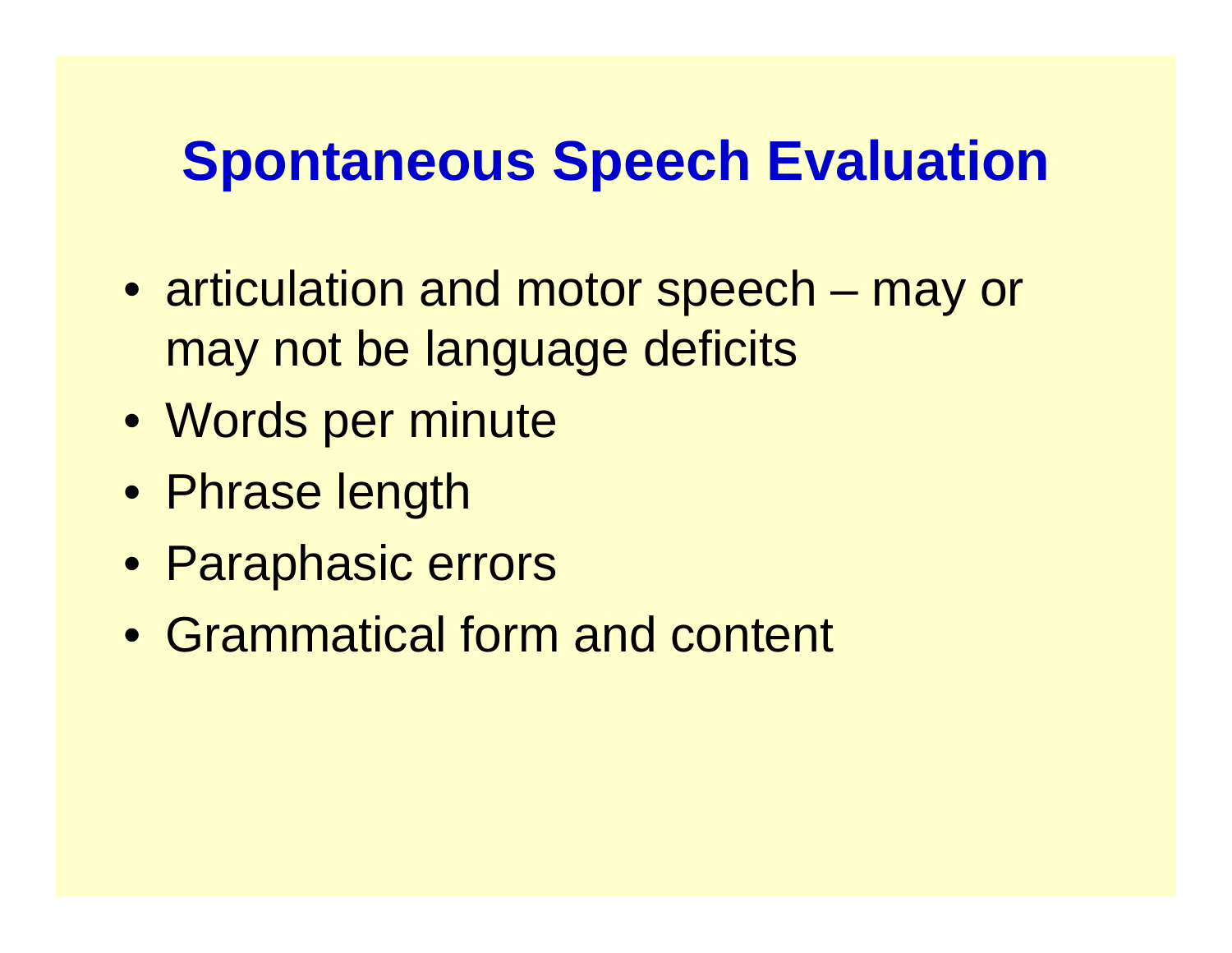# **Auditory Comprehension**

- Ability to understand questions during interview
- Impairment of single word comprehension
- Impairment of sentence comprehension
- Inability to follow commands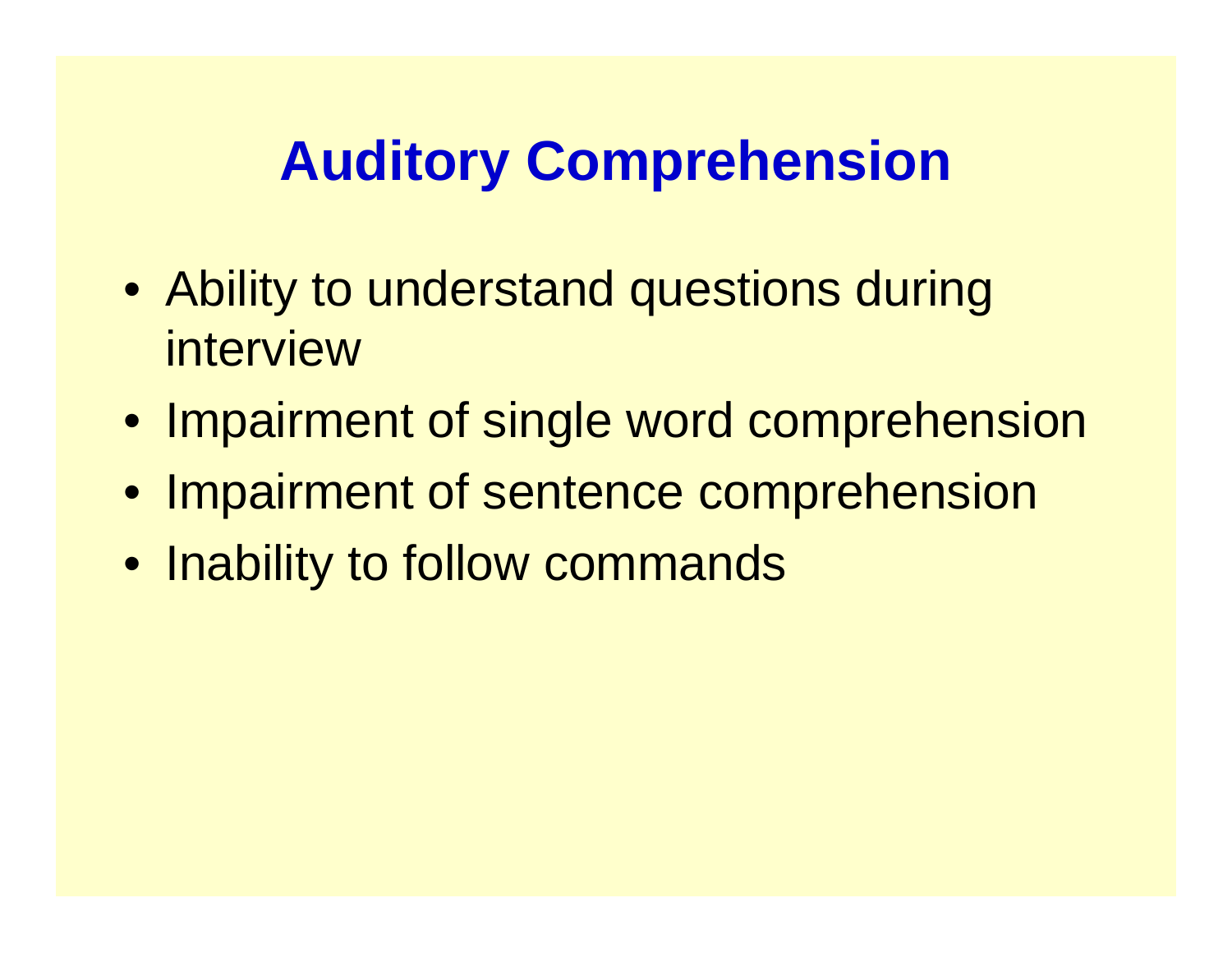### **Correlations between CDR 7, 8 and other measures at baseline NACC FTLD study**

|                    | CDR7   | CDR8    | <b>CDRSOB</b> |
|--------------------|--------|---------|---------------|
|                    |        |         | (6 item)      |
| <b>FAQSUM</b>      | .51    | .04     | .84           |
| <b>FBISUM</b>      | .71    | .08     | .76           |
| <b>MMSE</b>        | $-.00$ | $-0.39$ | $-40$         |
| <b>Boston Nam</b>  | $-.05$ | $-44$   | $-0.08$       |
| <b>Digit Sym S</b> | .12    | $-16$   | $-19$         |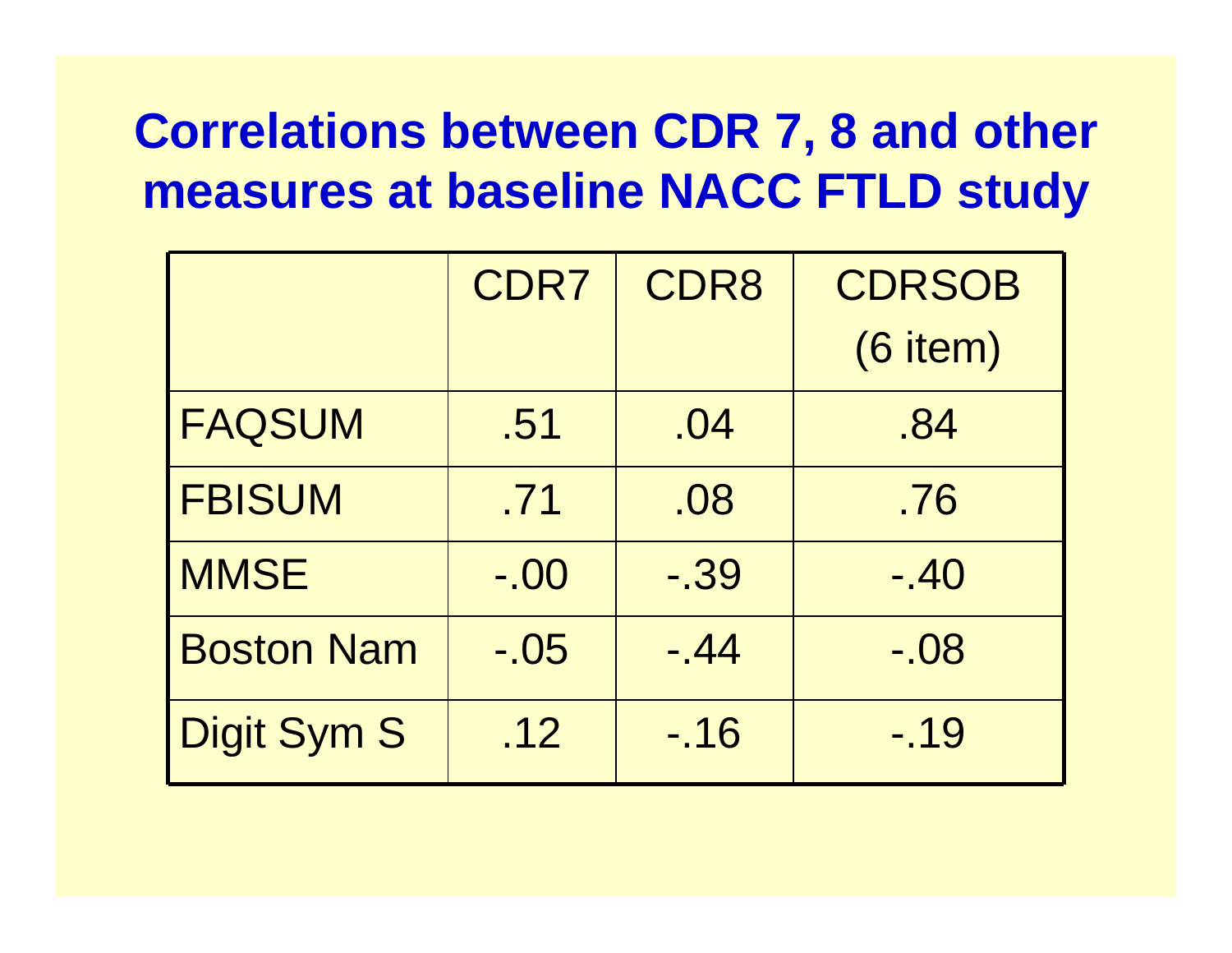#### **Focus on BPC Domain in NACC study Distribution of Ratings**